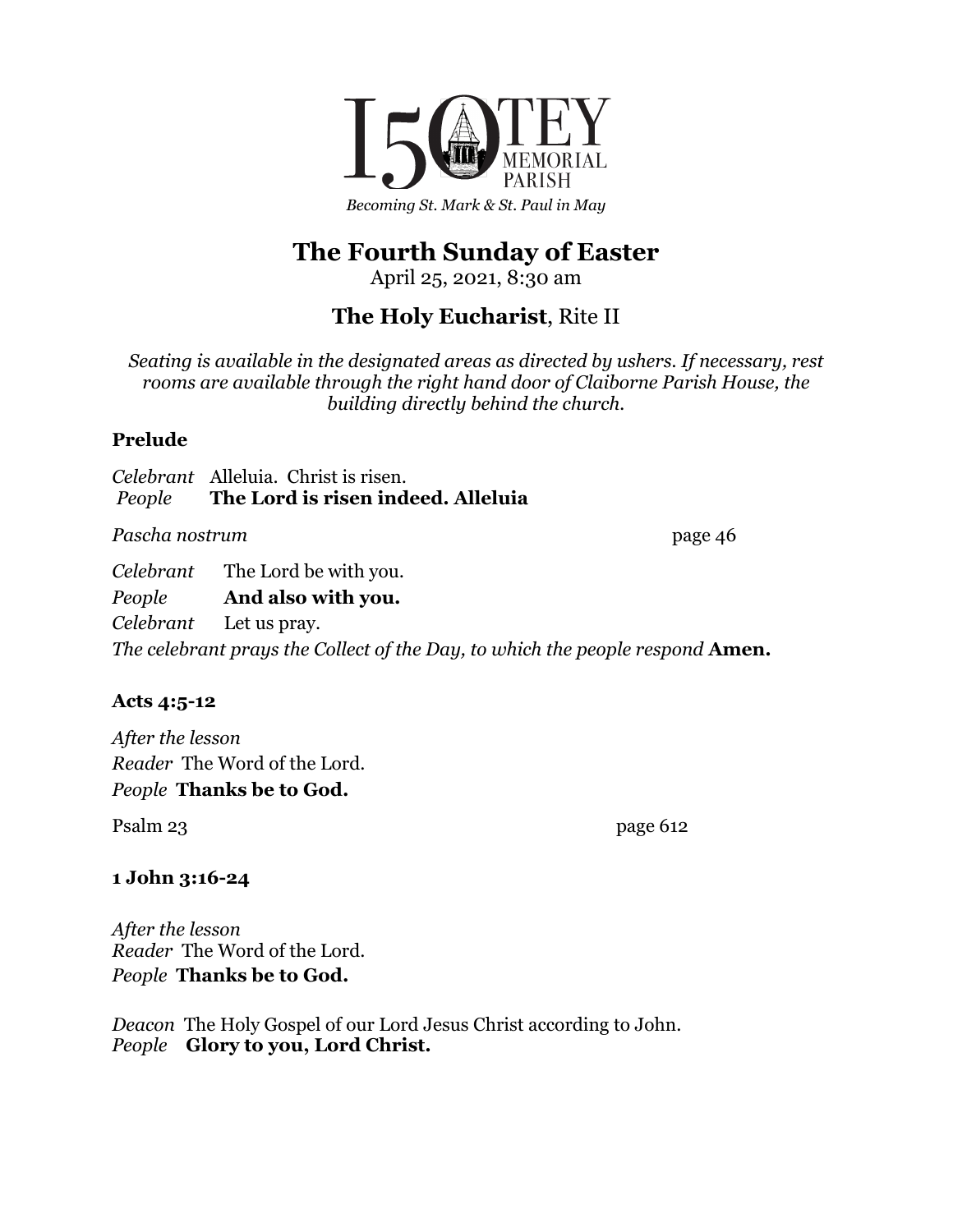#### **John 10:11-18**

*After the Gospel Deacon* The Gospel of the Lord. *People* **Praise to you, Lord Christ.**

| Sermon                                                                                            | David Goodpaster      |
|---------------------------------------------------------------------------------------------------|-----------------------|
| <b>The Nicene Creed</b>                                                                           | Prayer Book, page 358 |
| <b>Prayers of the People, Form IV</b>                                                             | Prayer Book, page 388 |
| <b>Confession of Sin</b>                                                                          | page 360              |
| <b>The Peace</b><br>In greeting each other in the name of the Lord, keep at least 6 feet distant. | page 360              |
| <b>Announcements</b>                                                                              |                       |
| <b>Offertory</b>                                                                                  |                       |
| <b>The Great Thanksgiving (Eucharistic Prayer D)</b>                                              | page 372              |
| <i>Celebrant</i> As our Savior Christ has taught us, we now pray.                                 |                       |
| A 11                                                                                              |                       |

*All* **Our Father in heaven, hallowed be your Name, your kingdom come, your will be done, on earth as in heaven. Give us today our daily bread. Forgive us our sins as we forgive those who sin against us. Save us from the time of trial, and deliver us from evil. For the kingdom, the power, and the glory are yours, now and for ever. Amen.**

*The Celebrant breaks the consecrated Bread. A period of silence is kept. Celebrant* Alleluia. Christ our Passover is sacrificed for us *People* **Therefore let us keep the feast. Alleluia.**

*When Bread and Wine are ready for distribution, the Celebrant says* The gifts of God for the people of God.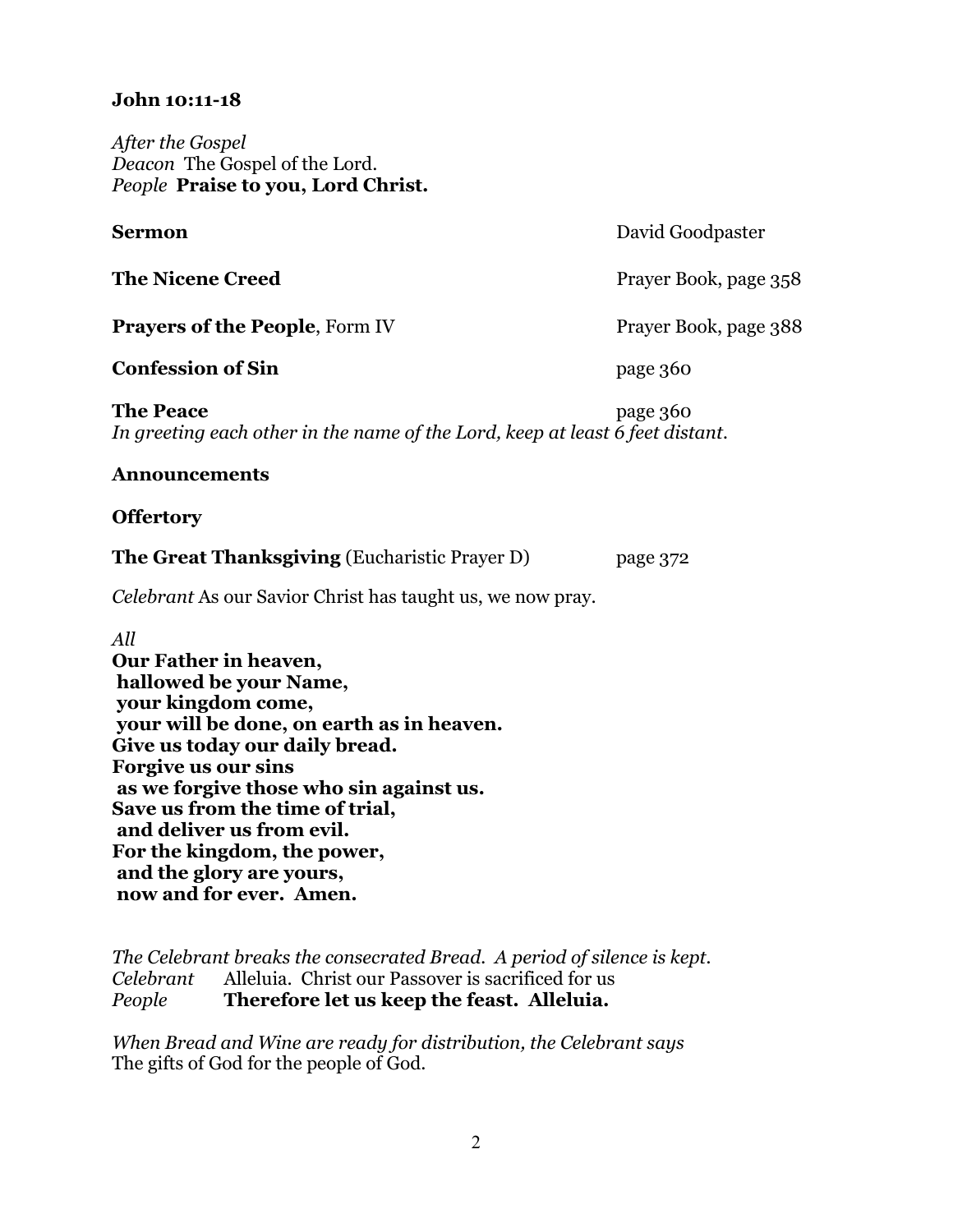#### **Communion of the People**

*All baptized Christians are welcome to receive Communion. Be sure to maintain 6 feet of distance from anyone outside your household at all times. Keep your mask on, extend your arms fully, and cup your hands to receive the wafer bread without touching. Gluten-free wafers are available; simply ask the priest. As you pass the table of chalices, you are invited to pick up one per household. After returning to your seat, shift your mask, consume the Sacrament, and re-mask right after. Please return the chalice to one of the tables provided following the service.*

**Sending forth of Eucharistic Visitors** *(if needed)*

(in unison) **In the name of Otey Parish, we send you forth bearing these holy gifts, that those to whom you go may share with us in the communion of Christ's body and blood. We who are many are one body, because we all share one bread, one cup.**

#### **Postcommunion Prayer** page 366

*The Celebrant blesses the People, who respond* **Amen.**

*A Deacon dismisses the People, who respond* **Thanks be to God. Alleluia. Alleluia.**

#### **Postlude**

**THE ARRANGEMENT AT THE ALTAR TODAY** is given to the greater glory of God by Annette and Rod Smith in loving memory of Christopher Rodney Smith.

Readers - Lane Price, Julian Price Intercessor – Video – Ushers – Ann & Doug Seiters Flowers - Cheryl Lankhaar/Ken Taylor Altar Guild - George Dick

**Anglican Cycle of Prayer:** The Nippon Sei Ko Kai **Diocesan Cycle of Prayer**: the Church of the Good Shepherd, Brentwood

**Prayer Requests:** Abu-Ali Abdur'Rahman, Corky Carlisle, Carolyn Davis, Pixie Dozier, Barb Ford, Catherine Garcia, Anne Griffin, Misty Isbel, Ariel Jones, David Kearley, Michelle King, Sandy King, Thressa Privett, George Ramseur, Jennifer Sturgis Roberts, Jan Stevens, and those others we name.

#### **The Departed:** Charlie McCardell

**Birthdays**: Rachel Suarez, Latham Davis, Allison Bruce, John Solomon, Mikey Whitman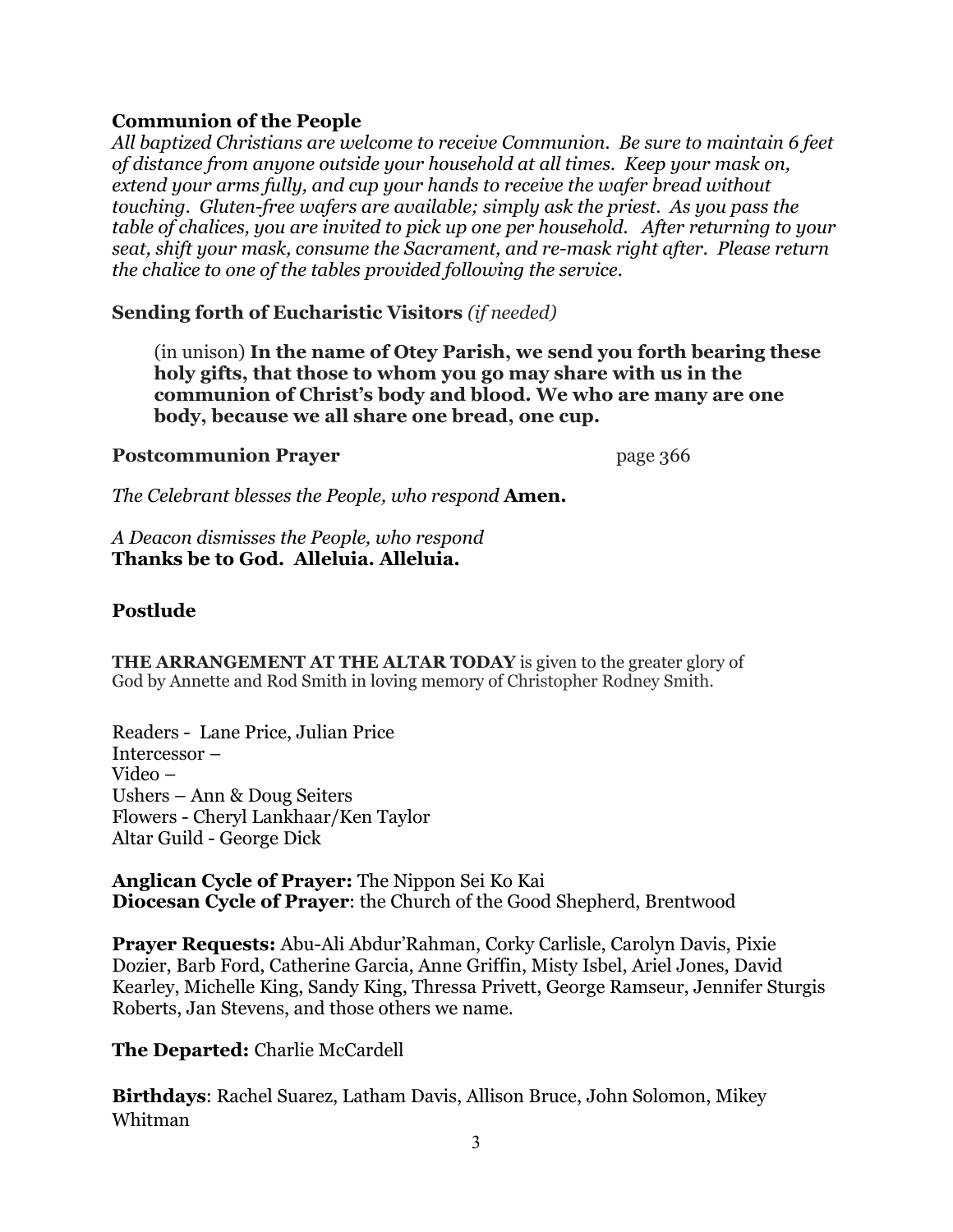**The 8:30am service will be offered online** and afterward on our Facebook page and at 11:00am and afterward on our YouTube channel. People who have been through the entire vaccination course plus 2 weeks may attend at 8:30 in person in the church.

**The 11 am service** will take place outside (weather permitting) for everyone who does not have symptoms of COVID. In case of rain, the 11 am service will be in St. Mark's Hall.

**Home Communion** is available from the clergy and lay Eucharistic Visitors with the goal that any parishioner not comfortable attending church in person will be able to receive safely once per month. If you would like Communion brought to you, please contact Deacon Betty Carpenter at deacon@oteyparish.org.

**Godly Play Sunday School via Zoom**- 9:30 am: **"The Good Shepherd and World Communion" -** told by Julia Bates. [formation@ote](mailto:formation@oteyparish.org)yparish for the link.

**Sunday Forum, 9:30am-10:30am via Zoom: St. Mark's Sunday.** Zoom info: [https://us02web.zoom.us/j/81949212720?pwd=dE5rbGhWdGk3Z1YxRjVOVGpSMnNI](https://us02web.zoom.us/j/81949212720?pwd=dE5rbGhWdGk3Z1YxRjVOVGpSMnNIdz09) [dz09](https://us02web.zoom.us/j/81949212720?pwd=dE5rbGhWdGk3Z1YxRjVOVGpSMnNIdz09) . Or dial on your telephone: +1 312 626 6799, Meeting ID: 819 4921 2720; Passcode: 980868.

**Fire on the Mountain Youth Sunday School** (grades 6-12) – 4:00-6:00 pm in St. Mark's Hall with masks and distancing. Please bring your own water.

**Next Sunday, May 2, Bishop Bauerschmidt will make his annual visitation.** He will preach at both services, and administer Confirmation and Reception at the 11am service. Between services at 10:00am he will lead us in the observance of changing our parish name, with refreshments to follow.

**On May 9, we will be honoring our 2021 graduates!** This includes anyone graduating this spring, fall, or winter from pre-school, 5th grade, high school, college, seminary, EfM, and other programs. Please email the graduate's name, school/program, honors, major or next-step if applicable, to Jeannie Babb at formation@oteyparish.org.

**CAC continues its work of serving the needy** with food and in other ways. Director David Goodpaster is staffing CAC, taking sensible precautions while serving people in need 9 to 11am, Monday through Friday. Please call 931-598-5927.